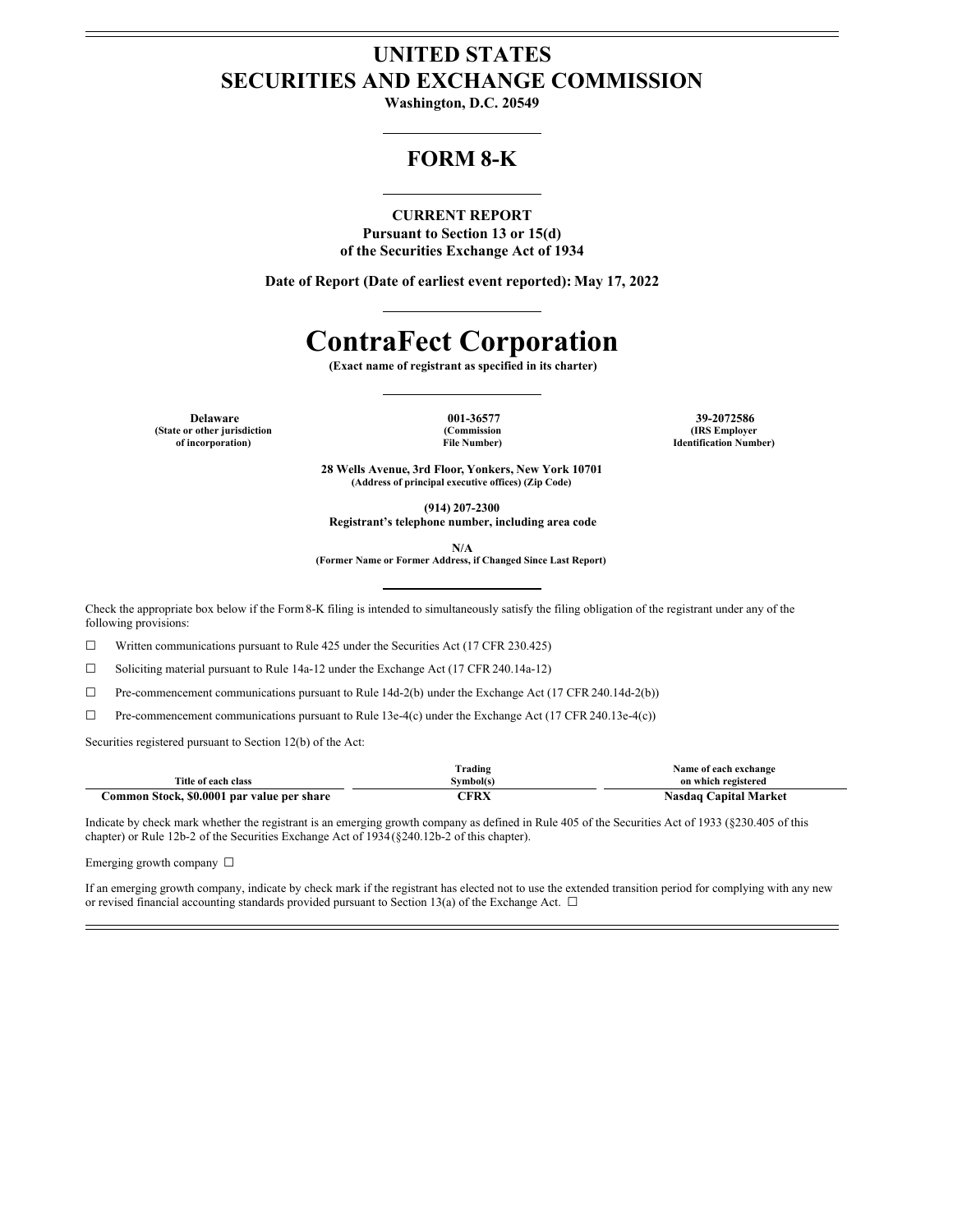### **Item 5.07. Submission of Matters to a Vote of Security Holders.**

On May 17, 2022, ContraFect Corporation (the "Company") held its 2022 Annual Meeting of Stockholders (the "Annual Meeting"). A total of 26,849,065 shares of common stock were present in person or represented by proxy at the meeting, representing approximately 68.2 percent of the Company's outstanding common stock as of the March 24, 2022 record date. The following are the voting results for the proposals considered and voted upon at the meeting, each of which were described in the Company's Definitive Proxy Statement filed with the Securities and Exchange Commission on March 31, 2022.

Item 1 — Election of eight directors for a term of office expiring on the date of the annual meeting of stockholders in 2023 and until their respective successors have been duly elected and qualified.

|                  | <b>Votes</b> |                         |
|------------------|--------------|-------------------------|
| <b>Votes FOR</b> | WITHHELD     | <b>Broker Non-Votes</b> |
| 13, 153, 541     | 6.975.866    | 6,719,658               |
| 20,034,438       | 94.969       | 6,719,658               |
| 12,676,775       | 7,452,632    | 6,719,658               |
| 20.034.903       | 94.504       | 6.719.658               |
| 20,022,735       | 106,672      | 6,719,658               |
| 20.027.941       | 101.466      | 6.719.658               |
| 20,008,824       | 120.583      | 6,719,658               |
| 20.018.886       | 110.521      | 6,719,658               |
|                  |              |                         |

Item 2 — Ratification of the appointment of Ernst & Young LLP as the Company's independent registered public accounting firm for the year ending December 31, 2022.

| <b>Votes FOR</b> | Votes AGAINST | <b>Votes ABSTAINED</b> | <b>Broker Non-Votes</b> |
|------------------|---------------|------------------------|-------------------------|
| .848<br>26.67    | 86,741        | A7I<br>84              |                         |

Item 3 — Approval, on an advisory (non-binding) basis, of the compensation of the Company's named executive officers.

| Votes FOR  | Votes AGAINST | <b>Votes ABSTAINED</b> | <b>Broker Non-Votes</b> |
|------------|---------------|------------------------|-------------------------|
| 19,645,402 | 416,447       | 67.558                 | 719.658                 |

Item 4 — Approval of the ContraFect Corporation 2022 Employee Stock Purchase Plan.

| Votes FOR  | Votes AGAINST | <b>Votes ABSTAINED</b>         | <b>Broker Non-Votes</b> |
|------------|---------------|--------------------------------|-------------------------|
| 19,730,040 | 355.630       | $\overline{a}$<br>43.<br>TJ.IJ | 719.658                 |

Based on the foregoing votes, the eight director nominees were elected and Items 2, 3 and 4 were approved.